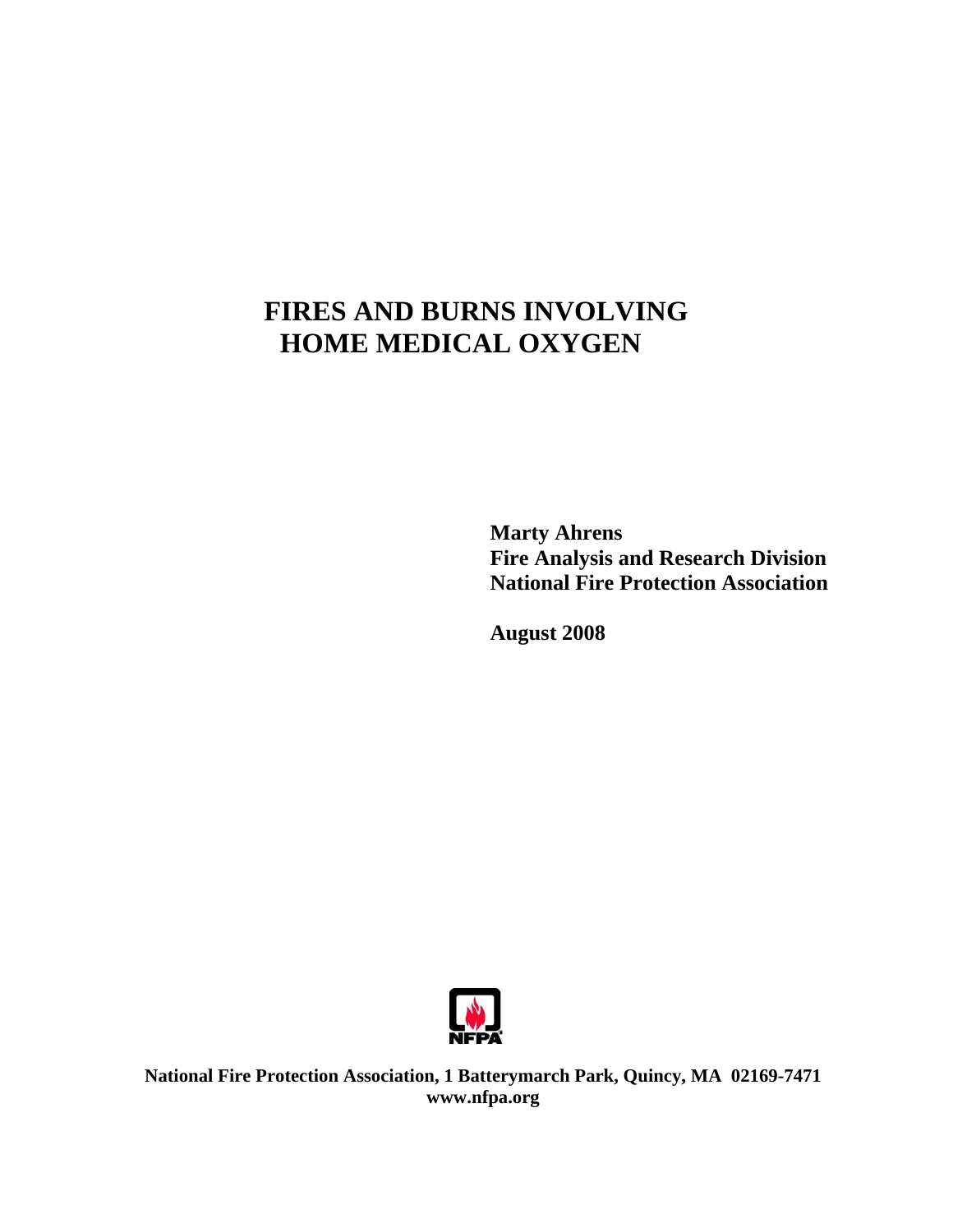#### **Abstract**

According to 2003-2006 data from the Consumer Product Safety Commission's National Electronic Injury Surveillance System, home medical oxygen was involved in an average of 1,190 thermal burns seen annually at U.S. emergency rooms. Data from Version 5.0 of the U.S. Fire Administration's National Fire Incident Reporting System indicate that, in 2002-2005, U.S. fire departments responded to an estimated average of 209 home fires per year in which oxygen administration equipment was involved in ignition. Forty-six people per year died in these fires. Smoking is by far the leading factor in these incidents. Several studies suggest that the number of burn injuries associated with home use of medical oxygen has been increasing over time. Fires burn hotter and faster in oxygen-enriched atmospheres. Things also ignite at lower temperatures. Strict requirements regulate the use and storage of medical oxygen in health care facilities, yet few regulations apply in the home environment. Finding the balance between preserving the patient's privacy and protecting safety is a multi-disciplinary challenge.

Keywords: fire statistics, medical oxygen, home fires, home care

### **Acknowledgements**

The National Fire Protection Association thanks all the fire departments and state fire authorities who participate in the National Fire Incident Reporting System (NFIRS) and the annual NFPA fire experience survey. These firefighters are the original sources of the detailed data that make this analysis possible. Their contributions allow us to estimate the size of the fire problem. We are also grateful to the U.S. Fire Administration for its work in developing, coordinating, and maintaining NFIRS. We also wish to thank the U.S. Consumer Product Safety Commission for developing, coordinating and maintaining the National Electronic Injury Surveillance System (NEISS). We also appreciate the efforts of staff at the emergency rooms who provide the data to NEISS.

Lastly, I would like to thank the many individuals, too numerous to name, who shared their time, expertise, experiences, and resources with me as I researched this subject. I have a tremendous respect for those who are struggling with this difficult issue on a daily basis.

For more information about the National Fire Protection Association, visit [www.nfpa.org or](http://www.nfpa.org) call 617-770-3000. To learn more about the One-Stop Data Shop go to [www.nfpa.org/osds or](http://www.nfpa.org/osds) call 617-984-7443.

Copies of this analysis are available from: National Fire Protection Association One-Stop Data Shop 1 Batterymarch Park Quincy, MA 02169-7471 [www.nfpa.org](http://www.nfpa.org)  e-mail: [osds@nfpa.org](mailto:osds@nfpa.org)  phone: 617-984-7443

NFPA No. USS73 Copyright © 2008, National Fire Protection Association, Quincy, MA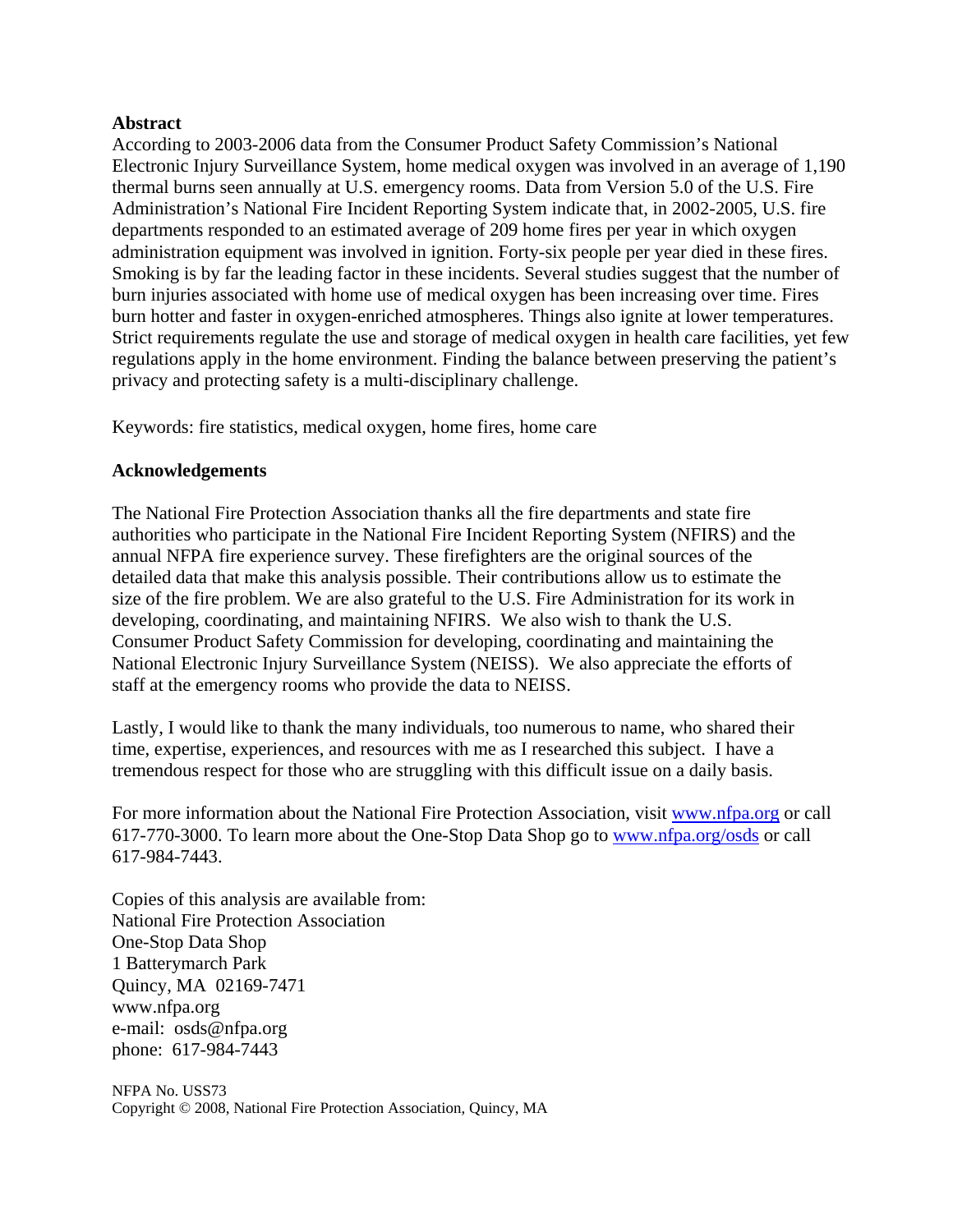### **Table of Contents**

| Table of Contents                                               | $\mathbf{i}$   |
|-----------------------------------------------------------------|----------------|
| List of Figures                                                 | $\mathbf{ii}$  |
| Fires and Burns Involving Home Medical Oxygen Fact Sheet        | iii            |
| Fire Safety Tips for Home Medical Oxygen Users                  | iv             |
| Introduction                                                    | 1              |
| Medical and Health Care Literature                              | $\overline{2}$ |
| <b>Fire Literature or Sources</b>                               | 4              |
| Oxygen Use for Unintended Purposes                              | 7              |
| More about Oxygen Enriched Environments                         | 7              |
| Medical Oxygen Regulatory Requirements and Rulings              | 8              |
| Flash Fires and First Responder Use of Medical Oxygen Equipment | 11             |
| <b>National Statistics</b>                                      |                |
| Oxygen-Related Burns Seen at Hospital Emergency Rooms           | 13             |
| <b>Fire Statistics</b>                                          | 15             |
| Discussion                                                      |                |
| Appendix A. How National Estimates Are Calculated               |                |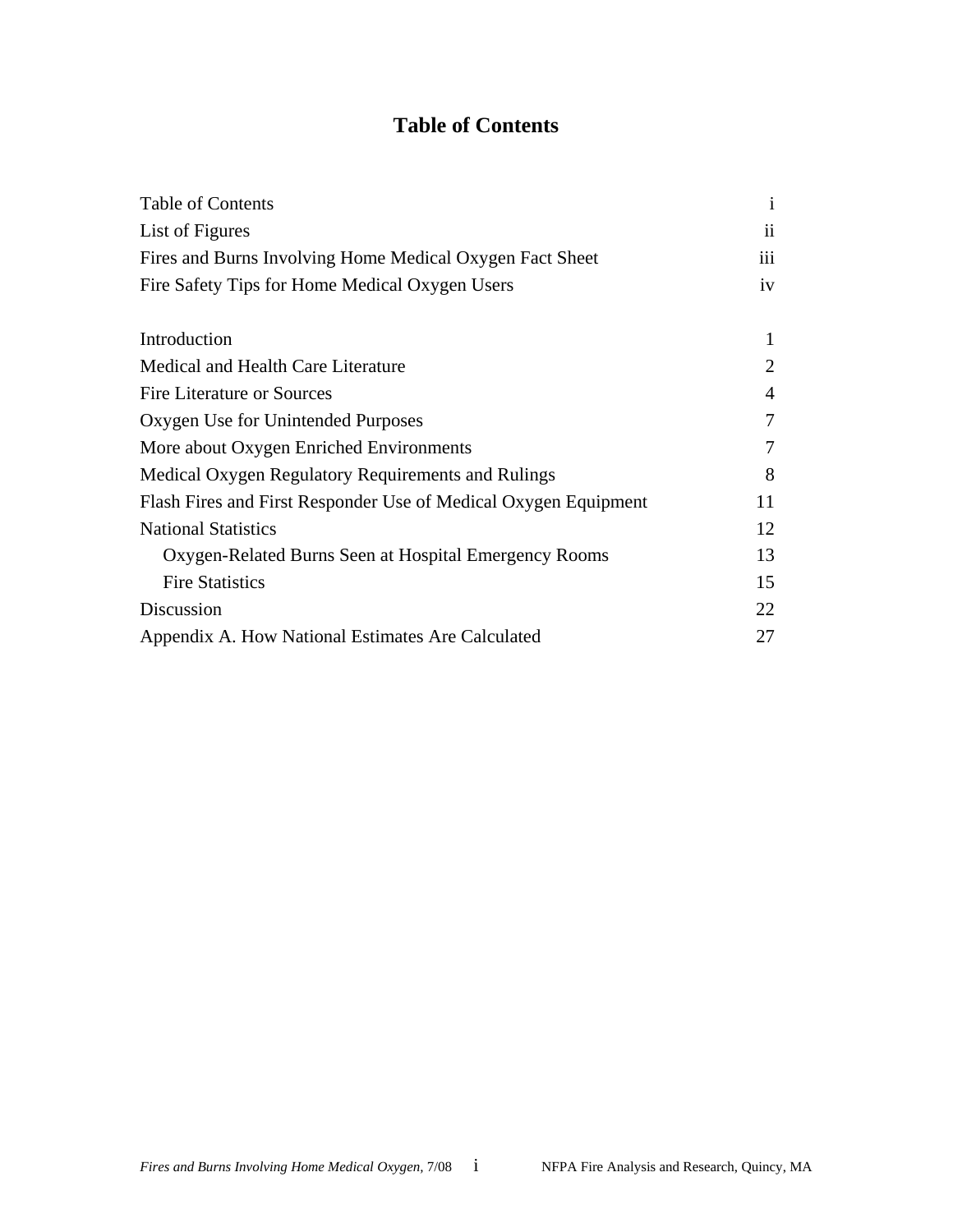# **List of Figures**

| Figure 1.  | Ruptured Oxygen Cylinder from 2004 Lake Mishnock, RI Fire                                                         | 6  |
|------------|-------------------------------------------------------------------------------------------------------------------|----|
| Figure 2.  | Medical Oxygen-Related Burns Seen at Hospital Emergency<br>Rooms by Age Group: 2003-2006                          | 13 |
| Figure 3.  | Medical Oxygen-Related Burns Seen at Hospital Emergency<br>Rooms, by Heat Source: 2003-2006                       | 14 |
| Figure 4.  | Medical Oxygen-Related Burns Seen at Hospital Emergency<br>Rooms, by Fire Department Attendance: 2003-2006        | 14 |
| Figure 5.  | Home Fires in Which Oxygen Administration Equipment<br>Was Involved in Ignition, by Heat Source: 2002-2005        | 17 |
| Figure 6.  | Home Fires in Which Oxygen Administration Equipment Was<br>Involved in Ignition, by Area of Origin: 2002-2005     | 17 |
| Figure 7.  | Home Fires in which Flame Damage Was Limited<br>to the Room of Origin: 2002-2005                                  | 18 |
| Figure 8.  | Home Fires in Which Oxygen Administration Equipment<br>Was Involved in Ignition, by Time of Alarm: 2002-2005      | 19 |
| Figure 9.  | Home Fires in Which Oxygen Administration Equipment Was<br>Involved in Ignition, by Occupancy: 2002-2005          | 20 |
| Figure 10. | Home Fires in Which Oxygen Administration Equipment Was<br>Involved in Ignition, by Item First Ignited: 2002-2005 | 20 |
| Figure 11. | Home Fires in Which Oxygen Administration Equipment Was<br>Involved in Ignition, by Smoke Alarm Status: 2002-2005 | 21 |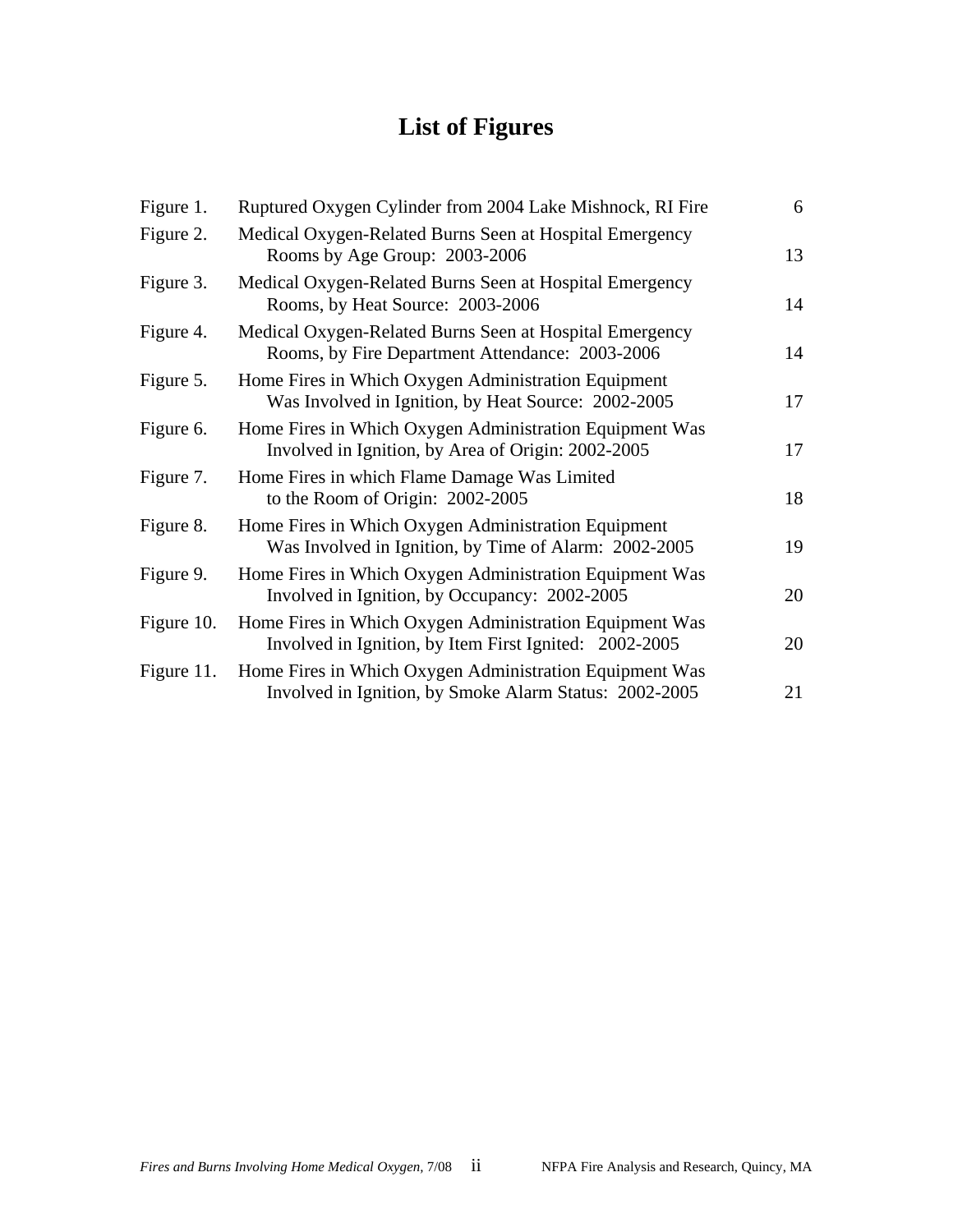

 One-Stop Data Shop Fire Analysis and Research Division One Batterymarch Park, Quincy, MA 02169 Email: [osds@nfpa.org](mailto:osds@nfpa.org)  [www.nfpa.org](http://www.nfpa.org)



## **Fires and Burns Involving Home Medical Oxygen**

The air is normally 21% oxygen. Oxygen is not flammable, but fire needs it to burn.

- $\triangleright$  When more oxygen is present, any fire that starts will burn hotter and faster than usual.
- $\triangleright$  More oxygen in the air means that things such as hair, plastic, skin oils, clothing, and furniture can catch fire at lower temperatures.

In 2003-2006, hospital emergency rooms saw an estimated average of 1,190 thermal burns per year caused by ignitions associated with home medical oxygen.

- $\triangleright$  Eighty-nine percent of the victims suffered facial burns.
- $\triangleright$  In most cases, the fire department was not involved.

### **Heat Source in 2003-2006 Medical Oxygen-Related Burns Seen at Hospital Emergency Rooms**



During 2002-2005, oxygen administration equipment was involved in an estimated average of 209 home fires reported to local fire departments per year.

- $\triangleright$  These fires caused an average of 46 civilian deaths and 62 civilian injuries per year.
- $\triangleright$  One of every five such fires resulted in death.

Smoking is by far the leading cause of burns, reported fires, deaths, and injuries involving home medical oxygen.

 $\triangleright$  Cooking and candles were other common factors.